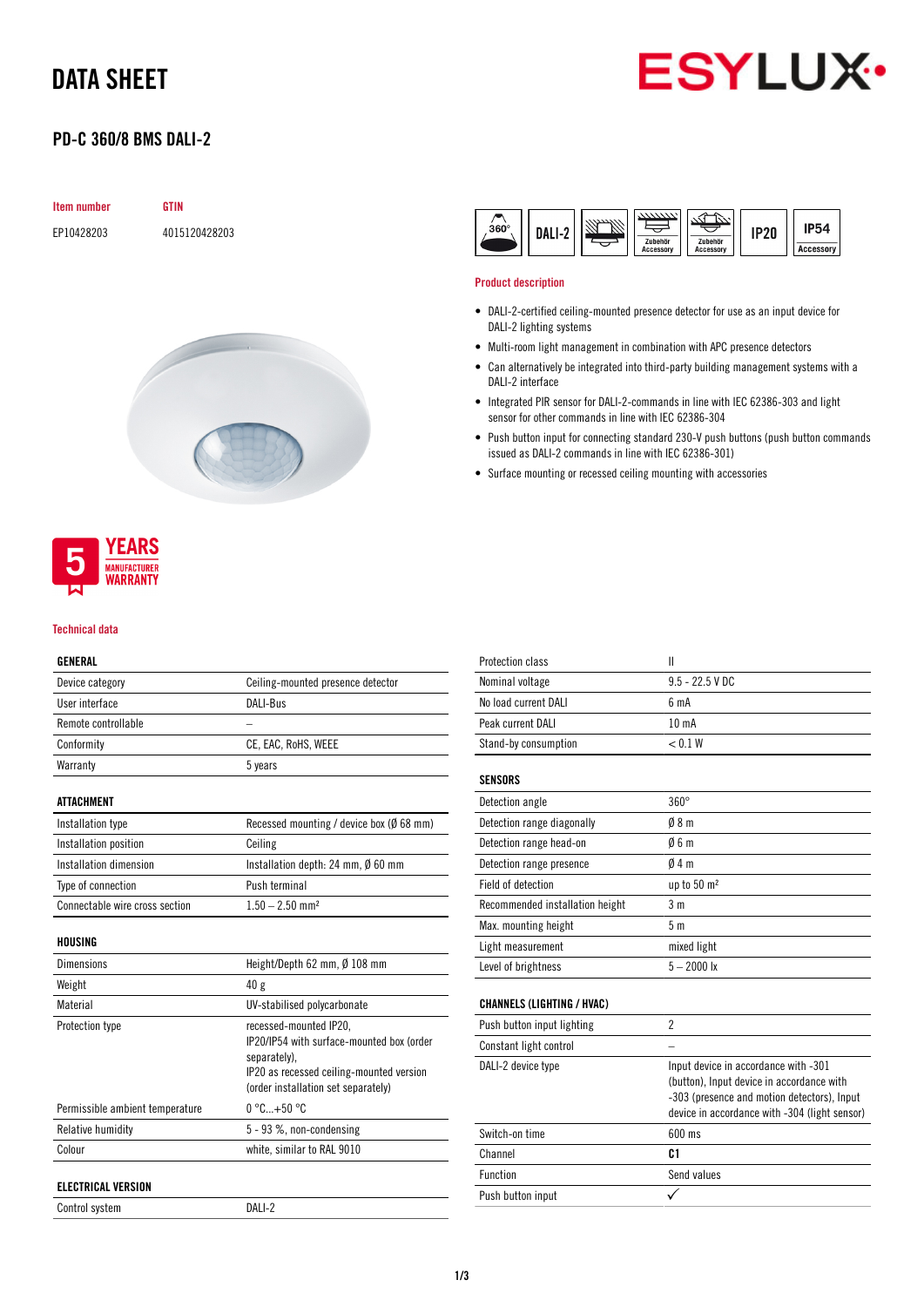



## PD-C 360/8 BMS DALI-2

#### Item number GTIN

EP10428203 4015120428203

#### Factory setting

| GENERAL     |       | <b>CHANNELS (LIGHTING / HVAC)</b> |                    |
|-------------|-------|-----------------------------------|--------------------|
| Sensitivity | 100 % | Channel                           | <b>C1</b> Lighting |
|             |       |                                   |                    |

#### Accessories

| <b>Product designation</b>      | Item number | <b>Product description</b>                                                                | <b>GTIN</b>   |
|---------------------------------|-------------|-------------------------------------------------------------------------------------------|---------------|
| Cover                           |             |                                                                                           |               |
| <b>COMPACT COVER SET 8 BK</b>   | EP00007521  | Cover set for COMPACT series, 8 m, consists of cover and design ring, black               | 4015120007521 |
| <b>Mounting</b>                 |             |                                                                                           |               |
| COMPACT MOUNTING BOX IP20 SM WH | EP10425370  | Surface-mounted box for COMPACT series, IP20, white                                       | 4015120425370 |
| COMPACT MOUNTING BOX IP20 SM SR | EP10425387  | Surface-mounted box for COMPACT series, IP20, silver                                      | 4015120425387 |
| COMPACT MOUNTING BOX IP54 SM WH | EP10425905  | Surface-mounted box for COMPACT series, IP54, white                                       | 4015120425905 |
| COMPACT MOUNTING BOX IP54 SM SR | EP10425912  | Surface-mounted box for COMPACT series, IP54, silver                                      | 4015120425912 |
| MOUNTING SET IP20 FM 62 WH      | EP10425929  | Recessed ceiling mounting set includes installation bracket and dust-protected box, 62 mm | 4015120425929 |
| COMPACT MOUNTING BOX IP54 SM BK | EP10426940  | Surface-mounted box for COMPACT series, IP54, black                                       | 4015120426940 |
| COMPACT MOUNTING BOX IP20 SM BK | EP10426933  | Surface-mounted box for COMPACT series, IP20, black                                       | 4015120426933 |
|                                 |             |                                                                                           |               |

#### Protection

BASKET GUARD ROUND LARGE EM10425608 Basket guard for presence and motion detectors and smoke detectors, Ø 180 mm, height 90 mm, 4015120425608

| <b>Dimension drawing</b> | <b>Field of detections</b> | <b>Detection range</b>     |                 |
|--------------------------|----------------------------|----------------------------|-----------------|
| $Ø108$ mm                |                            | Diagonally (A)             | $\emptyset$ 8 m |
| 060mm<br>24 mm<br>38 mm  |                            | $\blacksquare$ Frontal (B) | Ø6m             |
|                          | $360^\circ$                | Presence area (C)          | $\emptyset$ 4 m |